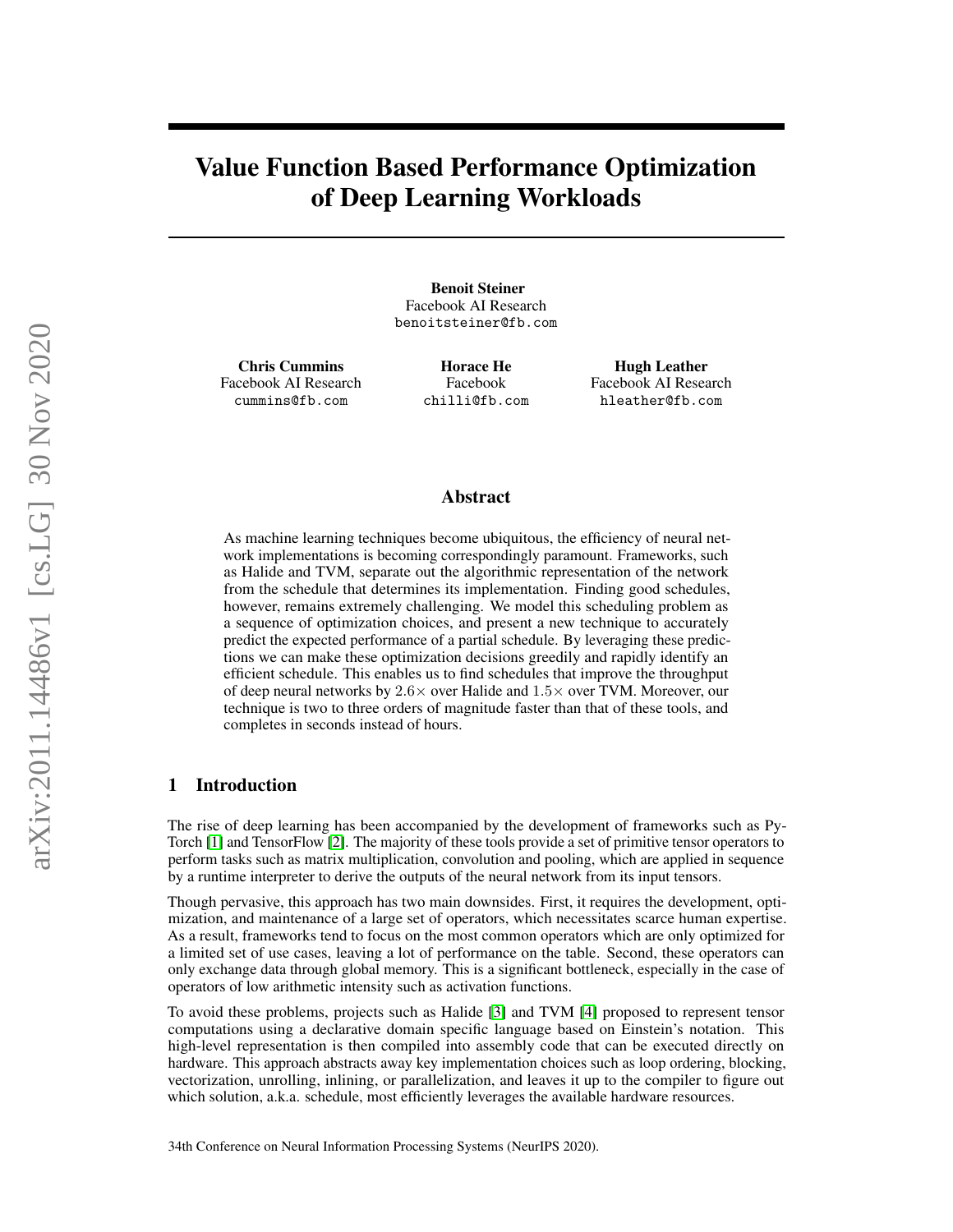| Optimization | <b>Description</b>                                             |
|--------------|----------------------------------------------------------------|
| split        | Transform a loop into two nested loops.                        |
| reorder      | Exchange two loops.                                            |
| vectorize    | Use SIMD instructions to encode the loop.                      |
| parallel     | Parallelize the computation over multiple CPU cores.           |
| compute_at   | Inline the evaluation of a loop into another one.              |
| store at     | Store the values generated by a layer into a temporary buffer. |

<span id="page-1-0"></span>Table 1: Primitive scheduling actions used to optimize each layer of a neural network.

Previous work [\[5,](#page-4-4) [6,](#page-4-5) [7,](#page-4-6) [8,](#page-4-7) [9\]](#page-4-8) has attempted to tackle scheduling by framing the problem as a search in the space of valid implementations. However, these approaches rely on an extensive exploration of the optimization landscape, coupled with aggressive pruning of the solution space. Nevertheless, given the combinatorial nature of the problem, they take several hours to identify a solution and often end up generating suboptimal code.

In this work, we propose a method to overcome these limitations. We iteratively improve a value function capable of predicting, given a partial set of scheduling decisions, the best achievable performance over all remaining decisions. This "look-ahead" allows us to incrementally schedule an entire neural network by making a set of local decisions that are globally optimal. We show that our technique is able to identify schedules which are on average  $1.5\times$  and  $2.6\times$  faster than TVM and Halide respectively. We also demonstrate that our approach identifies solutions in two or more orders of magnitude less time.

# 2 Automated Scheduling

We model the problem of choosing the best schedule amongst all the possible options as a deterministic Markov Decision Process (MDP) over a finite horizon with a dynamic action space. In our formulation, a state  $s_i$  is a partial schedule – a set of scheduling decisions applied to the first  $i$ layers  $L_i$  of a neural network. The set of actions  $a_i$  available in state  $s_i$  is the set of valid scheduling options available for layer  $L_{i+1}$  given the loop structure for the previous layers imposed by the schedule  $s_i$ . The set of candidate actions we consider is listed in Table [1.](#page-1-0)

We solve the MDP by learning an approximation  $V(s)$  of the optimal value function  $V^*(s)$ . In layman's terms,  $\dot{V}^*(s)$  is a function capable of predicting the lowest runtime achievable from a state  $s$  assuming that we make optimal scheduling decisions for all the subsequent layers of the neural network. Once we have our value function approximation  $V(s)$ , we greedily schedule the neural network layer by layer following the steps outlined in Algorithm [1.](#page-1-1)

<span id="page-1-1"></span>

| <b>Algorithm 1 Scheduling</b>                                                                                                                               |
|-------------------------------------------------------------------------------------------------------------------------------------------------------------|
| <b>Input1:</b> NN with n layers $L_1  L_n$                                                                                                                  |
| <b>Input2:</b> Value function $V(s)$<br>$s_0$ = InitialState<br>for $i=1$ to n do<br>$C_i$ = CandidateActions( $L_i$ , $s_{i-1}$ )                          |
| $v_i = \infty$<br>for s in $C_i$ do<br>if $V(s) < v_i$ then<br>$v_i = V(s)$<br>$S_i = S$<br>end if<br>end for<br>end for<br><b>Return:</b> $s_1 \ldots s_n$ |

For a  $N$ -layer neural network, with an average of  $M$  choices available per layer, we only need to consider  $N^*M$  candidates out of the  $M^N$  available complete schedules. This enables us to schedule deep learning workloads extremely quickly as we will see in Section [4.2.](#page-3-0)

Note that if we could learn the true value function  $V^*(s)$  instead of an approximation  $V(s)$  our approach would ensure that we find the optimum solution. We'll see in section [4.1](#page-2-0) how each iteration improve the performance of the schedules identified by our approach.

# 3 Value Function Estimation

#### 3.1 Iterative Approximation

Our technique is inspired from the well known value iteration approach summarized in [\[10\]](#page-4-9). However, we cannot use this approach directly. Indeed, we face two main hurdles. First, obtaining the reward is very expensive – it requires compilation of our schedule as well as benchmarking the schedule on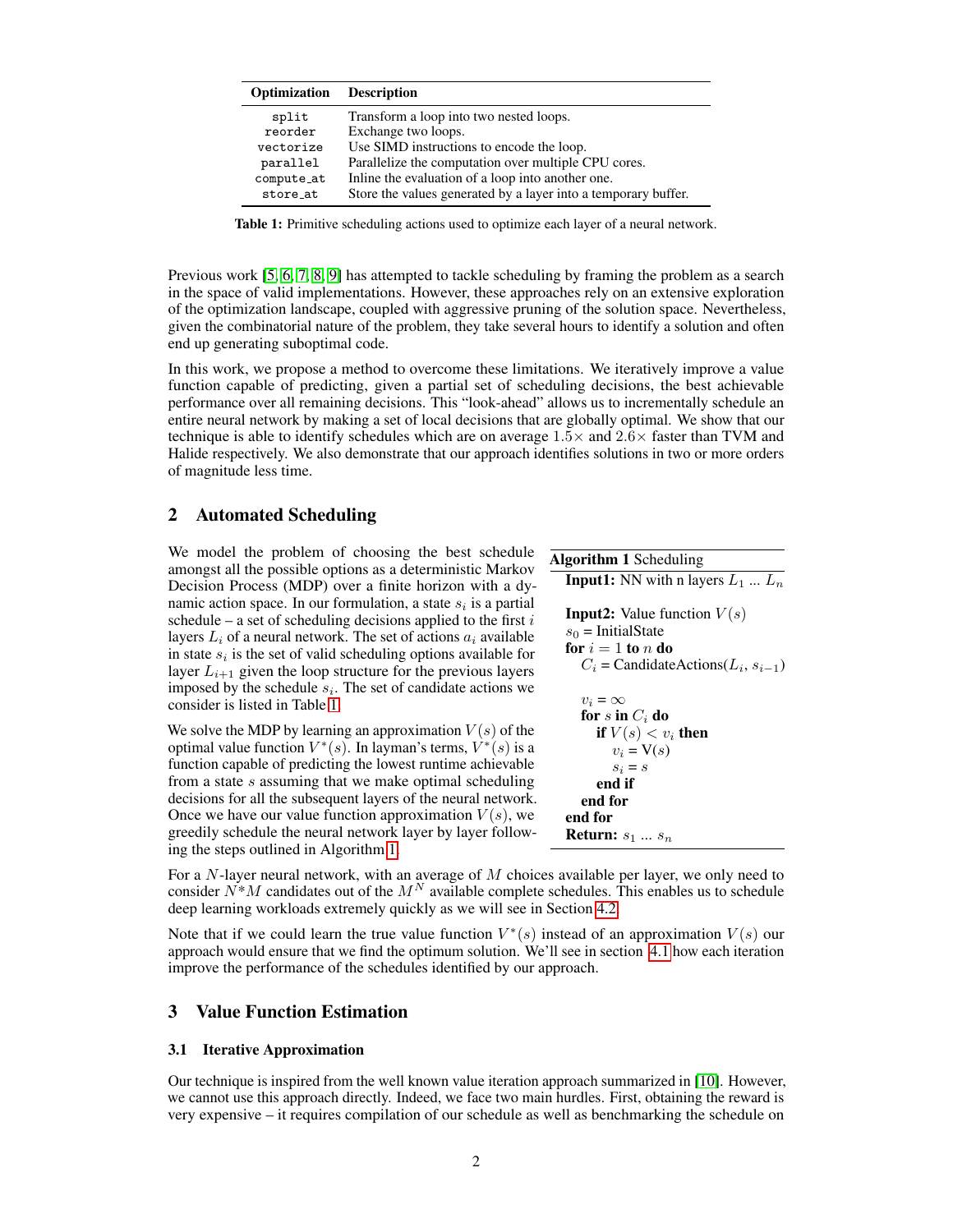actual hardware. Second, it would be impractical to exhaustively visit all the states associated with the scheduling of a single neural network for all but the smallest networks.

On the other hand, we can make a few simplifications. First, we do not need to uniformly sample all the actions available from a state s. Although we need a precise estimate of the value function associated with the "best" states, we only need a rough estimate for the less interesting states. Consequently, we can sample less often the actions that lead to the less interesting states. Moreover, we can derive an upper bound for the value function for a state  $s$  by searching for the best schedule starting from s.

Based on these observations, we designed an iterative algorithm, that, starting from an initial approximation of the value function  $V_0$ , builds progressively more accurate estimates  $V_i(s)$ .

Algorithm [2](#page-2-1) details how we perform each iteration: we extract 100 schedules for each neural <span id="page-2-1"></span>Algorithm 2 Single iteration of our value function approximation Input: set of neural networks N **Input:** value function  $V_{i-1}(s)$ Initialize  $V_i(s)$  to  $V_{i-1}(s)$ for  $n$  in  $N$  do for  $k$  in [0, 100] do  $s_0, ... s_n = \text{BestSchedule}(n, V_{i, \epsilon_k})$ for  $s_j$  in  $s_0, ... s_n$  do  $t_{j+1}, ... t_n = \text{BeamSearch}(s_j, V_{i-1})$  $r =$  Benchmark $(s_0, ..., s_j, t_{j+1}, ..., t_n)$  $V_i(s_j) = \min(r, V_i(s_j))$ end for end for end for **Return:**  $V_i(s)$ 

network in our training set. We inject a small amount of random noise  $\epsilon$  to the predictions made by the value function to ensure that we cover a significant portion of the interesting states of each pipeline. Starting from each state  $s_i$  in the previously identified schedules, we run a beam search guided by our previous estimate of the value function, and benchmark the resulting schedule. We use the measured runtime to refine the estimate of the value function V for the state  $s_i$ . To bootstrap the process, we modify algorithm [2](#page-2-1) to generate and benchmark end to end schedules purely randomly.

#### 3.2 Implementation

The throughput of a neural network depends on two main factors: the amount of computation and data access to be performed, and the overall organization of the computation. Consequently, we devised two groups of input features to capture this information: a set of intrinsic features that are invariant to the schedule, and a collection of schedule dependant features that are acquired as the process of scheduling a pipeline progresses. In this setting, the intrinsic features enable our model to predict how fast each stage could be executed if scheduled optimally, while the acquired features enable us to capture how well the scheduled stages are expected to perform.

Since the set of scheduling decisions made for the initial layers of a neural network impact the performance of the yet to be scheduled layers, we architected our value function around an LSTM, that we feed with the normalized values of our intrinsic and acquired features. To predict the expected performance of the whole neural network, we sum the predictions of each of the timesteps of the LSTM.

## 4 Evaluation

We ran all our experiments on an Intel Xeon D-2191A CPU running at 1.60GHz with 48GB of RAM and a NVidia Tesla M40 GPU. We used Halide [\[3\]](#page-4-2) to compile our schedules into assembly code.

## <span id="page-2-0"></span>4.1 Value Function

First, we measured the impact of the inductive bias inherent in our model architecture on its ability to encode the value function. Across our rounds of value improvement  $V_i$ , our neural



<span id="page-2-2"></span>Figure 1: Improvement in our value function through 2 rounds of value improvement. Each round significantly improves the quality of our generated schedules.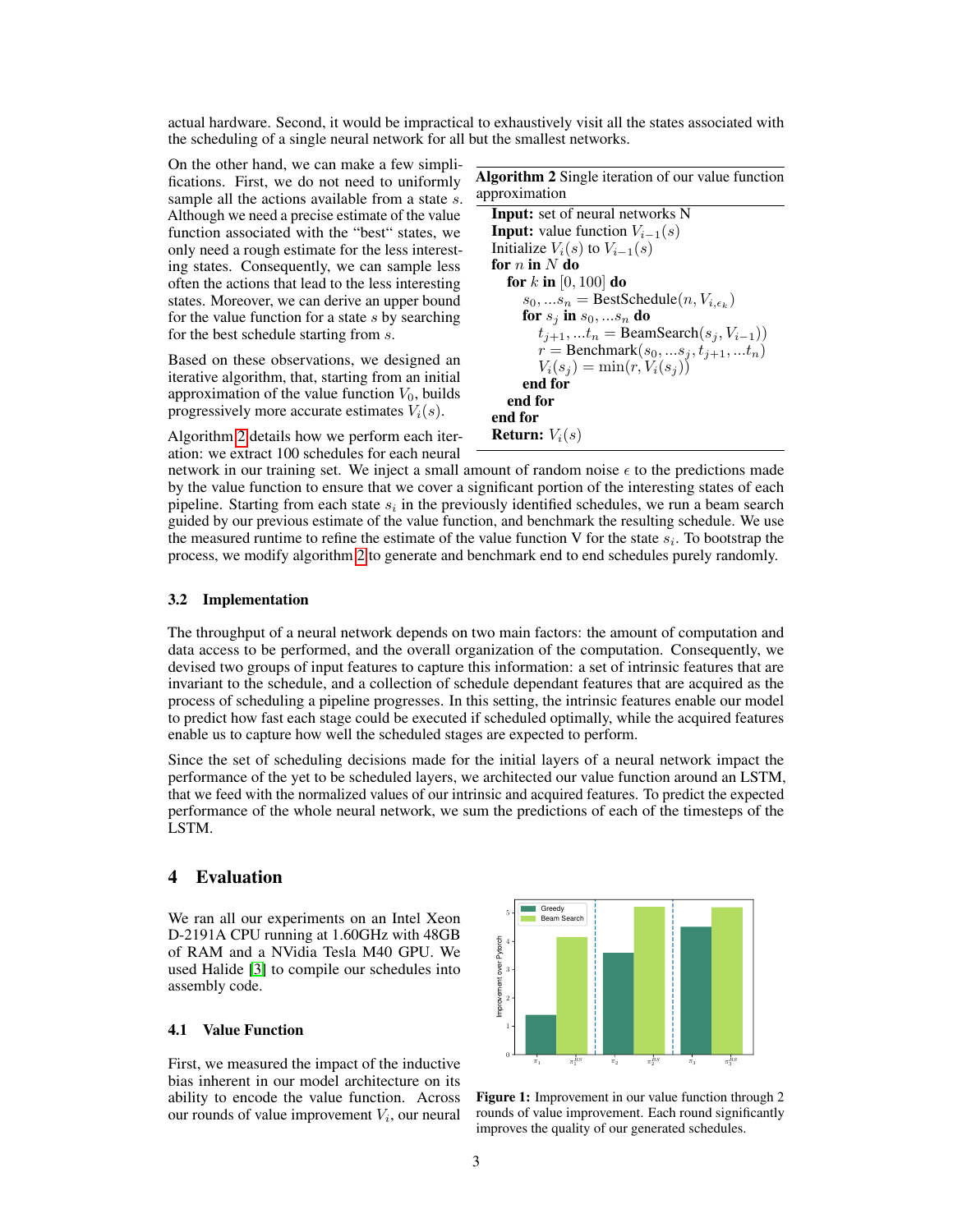network was able to predict the expected values with an average error inferior to 5% and an  $R^2$ greater than 0.955.

Next, we would like to demonstrate that our iterative value learning process is effective. However, we cannot show that our successive value function approximations  $V_i(s)$  converge towards the optimal value function  $V^*(s)$  since determining the exact value of  $V^*(s)$  would require an exhaustive search in a combinatorially large solution space. Instead we show that with each iteration our value function estimates are better able to guide a search. In Figure [1,](#page-2-2) we plot the relative performance of the schedules selected by our greedy search as well as a standard beam search under the guidance of three successive estimates V0, V1, and V2 on the 12 models used in Figure [2.](#page-3-1) As V0, V1, and V2 refine the estimates of our value function the gap between the quality of the schedules identified by a greedy and a beam search decreases, while the overall performance of the schedules increases

#### <span id="page-3-0"></span>4.2 Benchmarks

We evaluate our search strategy on a diverse set of deep learning workloads encompassing text, speech, and image processing tasks.

In Figure [2](#page-3-1) we compare our implementation against the following systems: PyTorch 1.6, AutoTVM version 0.6, and the Halide auto-scheduler version 8.0.0. To run AutoTVM, we followed the steps outlined in its documentation [\[11\]](#page-5-0). We ran the Halide auto-scheduler with its default settings of 5 search passes with each pass identifying 32 candidate schedule, and benchmarking to do the final ranking of the 160 candidates.

First, we show the search time of the systems in Figure [2a.](#page-3-2) PyTorch is extremely fast, since it does not search for good solutions. AutoTVM takes considerable time, requiring 3 hours on average and up to 12 hours to complete the search. Halide takes an average of 20 minutes and up to 2.5 hours. Our approach schedules the neural networks in 13 seconds on average, and 47 seconds in the worst case.

However, this significantly faster search time does not come at the cost of lower quality schedules, as can be seen in Figure [2b.](#page-3-3) Our search finds schedules that outperform PyTorch by a factor of  $5.1 \times$ . We also improve on AutoTVM and Halide with a speedup of  $1.5\times$  and  $2.6\times$  respectively.



<span id="page-3-3"></span><span id="page-3-2"></span>(b) Speedup of schedules over PyTorch. Higher is better.

<span id="page-3-1"></span>Figure 2: [\(a\)](#page-3-2) Time taken to schedule deep learning workloads, and [\(b\)](#page-3-3) performance of final schedules relative to PyTorch. We plot the search times on a log scale. We compare our results against the Halide autoscheduler (Adams2019) and AutoTVM using the published configuration. AutoTVM failed to load the Transformer and Wavenet models.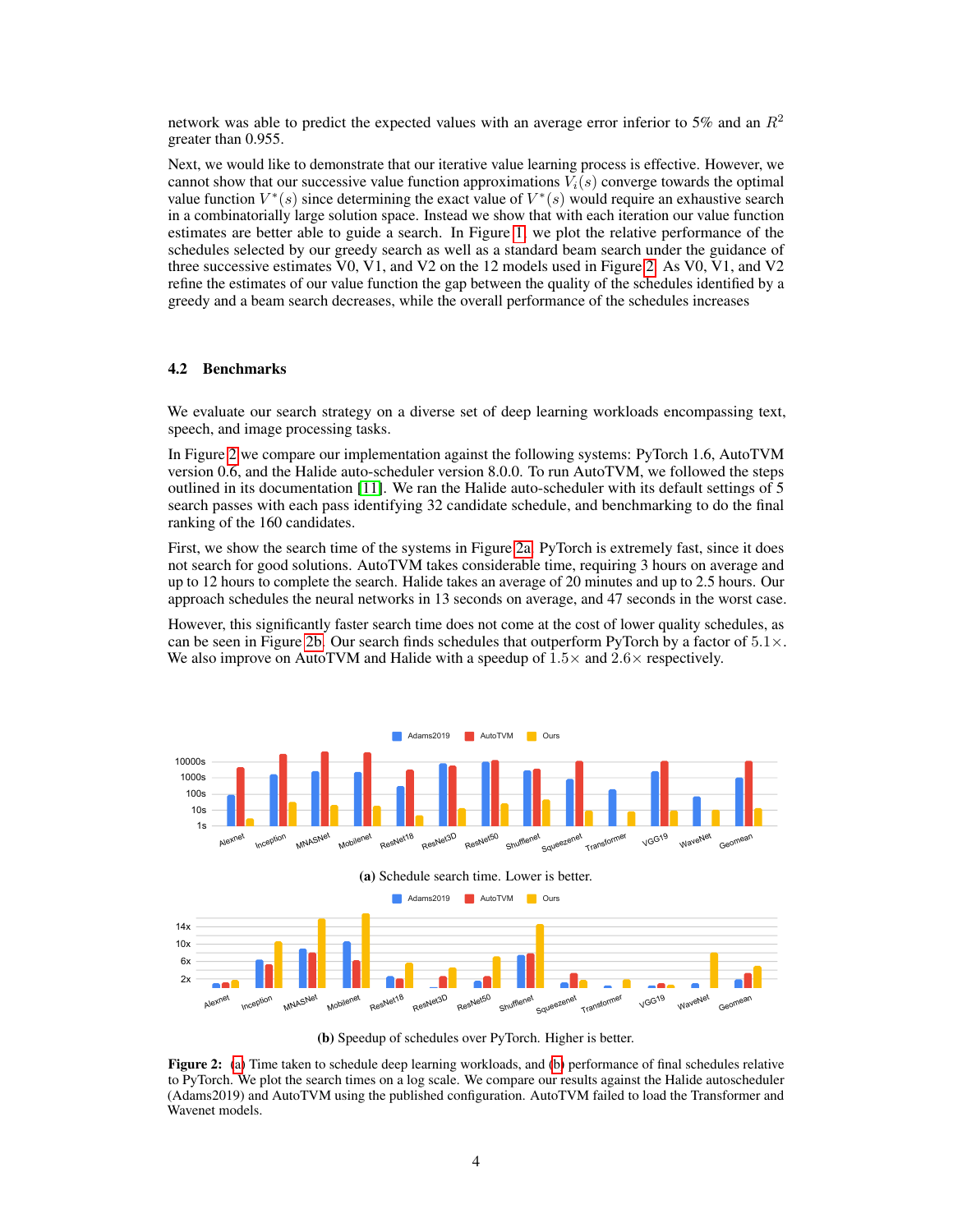# 5 Conclusion

Our results demonstrate that automatically learning complex neural network scheduling policies using reinforcement learning is feasible and lead to better results in a fraction of the search time. We hope that this will allow these techniques to be used in a broader range of applications.

# References

- <span id="page-4-0"></span>[1] Adam Paszke, Sam Gross, Francisco Massa, Adam Lerer, James Bradbury, Gregory Chanan, Trevor Killeen, Zeming Lin, Natalia Gimelshein, Luca Antiga, Alban Desmaison, Andreas Kopf, Edward Yang, Zachary DeVito, Martin Raison, Alykhan Tejani, Sasank Chilamkurthy, Benoit Steiner, Lu Fang, Junjie Bai, and Soumith Chintala. Pytorch: An imperative style, high-performance deep learning library. In *Advances in Neural Information Processing Systems 32*, pages 8026–8037. Curran Associates, Inc., 2019.
- <span id="page-4-1"></span>[2] Mart´ın Abadi, Ashish Agarwal, Paul Barham, Eugene Brevdo, Zhifeng Chen, Craig Citro, Greg S. Corrado, Andy Davis, Jeffrey Dean, Matthieu Devin, Sanjay Ghemawat, Ian Goodfellow, Andrew Harp, Geoffrey Irving, Michael Isard, Yangqing Jia, Rafal Jozefowicz, Lukasz Kaiser, Manjunath Kudlur, Josh Levenberg, Dandelion Mané, Rajat Monga, Sherry Moore, Derek Murray, Chris Olah, Mike Schuster, Jonathon Shlens, Benoit Steiner, Ilya Sutskever, Kunal Talwar, Paul Tucker, Vincent Vanhoucke, Vijay Vasudevan, Fernanda Viegas, Oriol Vinyals, Pete ´ Warden, Martin Wattenberg, Martin Wicke, Yuan Yu, and Xiaoqiang Zheng. TensorFlow: Largescale machine learning on heterogeneous systems, 2015. Software available from tensorflow.org.
- <span id="page-4-2"></span>[3] Jonathan Ragan-Kelley, Andrew Adams, Sylvain Paris, Marc Levoy, Saman Amarasinghe, and Fredo Durand. Decoupling algorithms from schedules for easy optimization of image ´ processing pipelines. *ACM Transactions on Graphics - TOG*, 31, 07 2012.
- <span id="page-4-3"></span>[4] Tianqi Chen, Thierry Moreau, Ziheng Jiang, Lianmin Zheng, Eddie Yan, Haichen Shen, Meghan Cowan, Leyuan Wang, Yuwei Hu, Luis Ceze, Carlos Guestrin, and Arvind Krishnamurthy. TVM: An automated end-to-end optimizing compiler for deep learning. In *13th USENIX Symposium on Operating Systems Design and Implementation (OSDI 18)*, pages 578–594, Carlsbad, CA, October 2018. USENIX Association.
- <span id="page-4-4"></span>[5] Andrew Adams, Karima Ma, Luke Anderson, Riyadh Baghdadi, Tzu-Mao Li, Michael Gharbi, ¨ Benoit Steiner, Steven Johnson, Kayvon Fatahalian, Fredo Durand, and Jonathan Ragan-Kelley. ´ Learning to optimize halide with tree search and random programs. *ACM Trans. Graph.*, 38(4):121:1–121:12, July 2019.
- <span id="page-4-5"></span>[6] Tianqi Chen, Lianmin Zheng, Eddie Yan, Ziheng Jiang, Thierry Moreau, Luis Ceze, Carlos Guestrin, and Arvind Krishnamurthy. Learning to optimize tensor programs. In *Proceedings of the 32Nd International Conference on Neural Information Processing Systems*, NIPS'18, pages 3393–3404, USA, 2018. Curran Associates Inc.
- <span id="page-4-6"></span>[7] Size Zheng, Yun Liang, Shuo Wang, Renze Chen, and Kaiwen Sheng. Flextensor: An automatic schedule exploration and optimization framework for tensor computation on heterogeneous system. ASPLOS '20, page 859–873, New York, NY, USA, 2020. Association for Computing Machinery.
- <span id="page-4-7"></span>[8] Lianmin Zheng, Chengfan Jia, Minmin Sun, Zhao Wu, Cody Hao Yu, Ameer Haj-Ali, Yida Wang, Jun Yang, Danyang Zhuo, Koushik Sen, Joseph E. Gonzalez, and Ion Stoica. Ansor: Generating high-performance tensor programs for deep learning. In *14th USENIX Symposium on Operating Systems Design and Implementation (OSDI 20)*, Banff, Alberta, November 2020. USENIX Association.
- <span id="page-4-8"></span>[9] Savvas Sioutas, Sander Stuijk, Henk Corporaal, Twan Basten, and Lou Somers. Loop transformations leveraging hardware prefetching. In *Proceedings of the 2018 International Symposium on Code Generation and Optimization*, CGO 2018, page 254–264, New York, NY, USA, 2018. Association for Computing Machinery.
- <span id="page-4-9"></span>[10] Richard S. Sutton and Andrew G. Barto. *Reinforcement Learning: An Introduction*. The MIT Press, second edition, 2018.